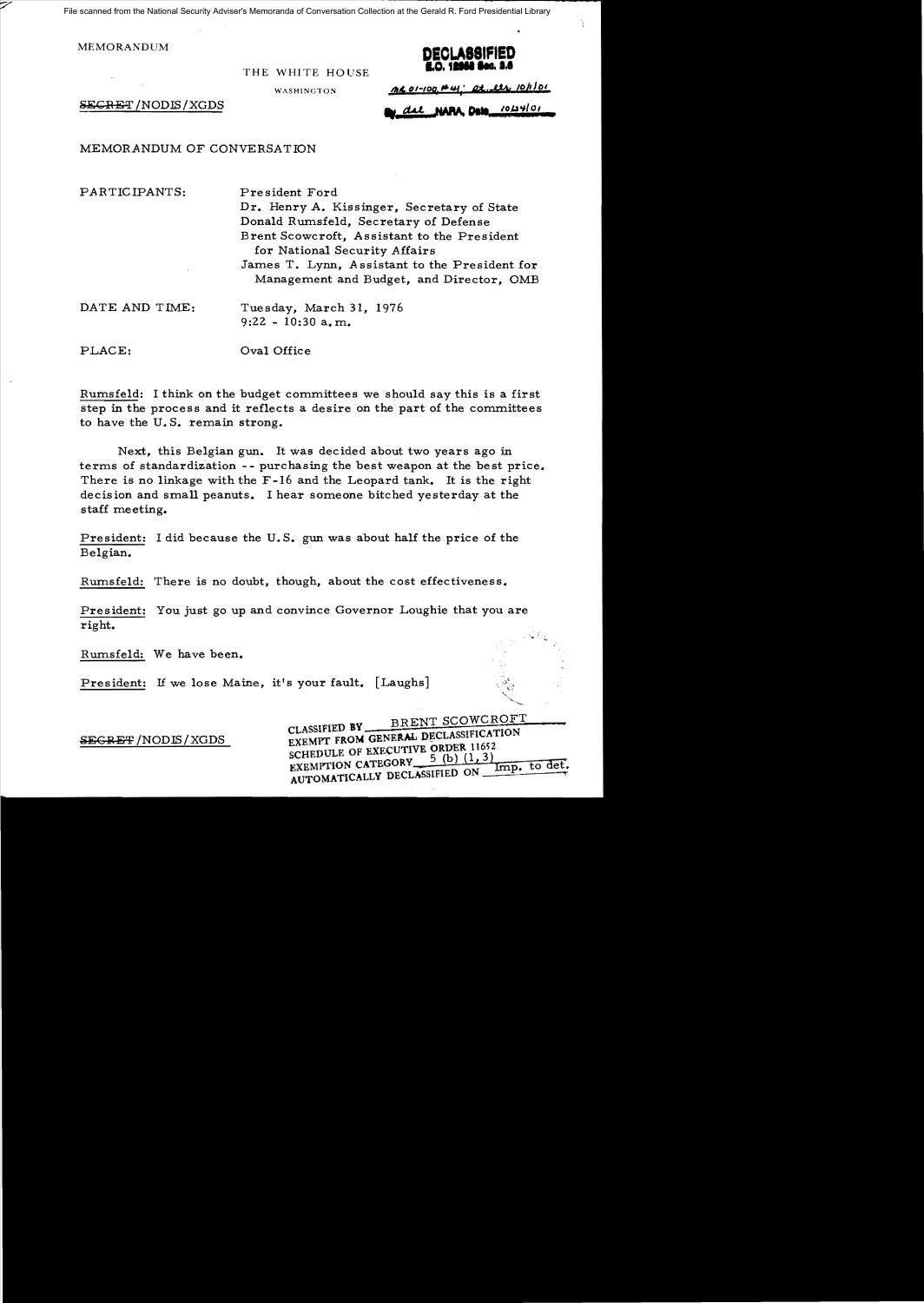Rmnsfeld: We use the term "unilateral" on the PNE fact sheet. Better use a different term.

[Short discussion of the PNE statement.]

Kissinger: What about positioning the carrier task force off Lebanon?

President: Isn't one already there?

Scowcroft: That is an LPH. The attack carrier is at Split. It can't move before Saturday.

Kissinger: The situation in Lebanon will heat up over the weekend. If we can send a signal the Soviets would pick up, it would be very good.

[Discussion and decision to wait until we get a first report from Dean Brown.]

Rumsfeld: I want to warn you about Rickover's testimony this week. You reappointed him last fall.

The shipbuilding paper. [describes]

[Long discussion]

President: I want to look it over.

Lynn and Scowcroft: There shouldn't be a formal submission before the Navy study is complete.

President: How is Lebanon going?

Kissinger: Brown is about there. He will tell Jumblatt that if they don't cooperate, we will ensure they won't win. The Syrians can assure that. If we can get a ceasefire, we could let some Syrians in covertly.

President: That wouldn't let the Syrians clean out the PLO.

Kissinger: If there is no ceasefire, if we could work with the Syrians to guarantee they'd be out in three weeks....

[More discussion]

SECRET/NODIS/XGDS

'".\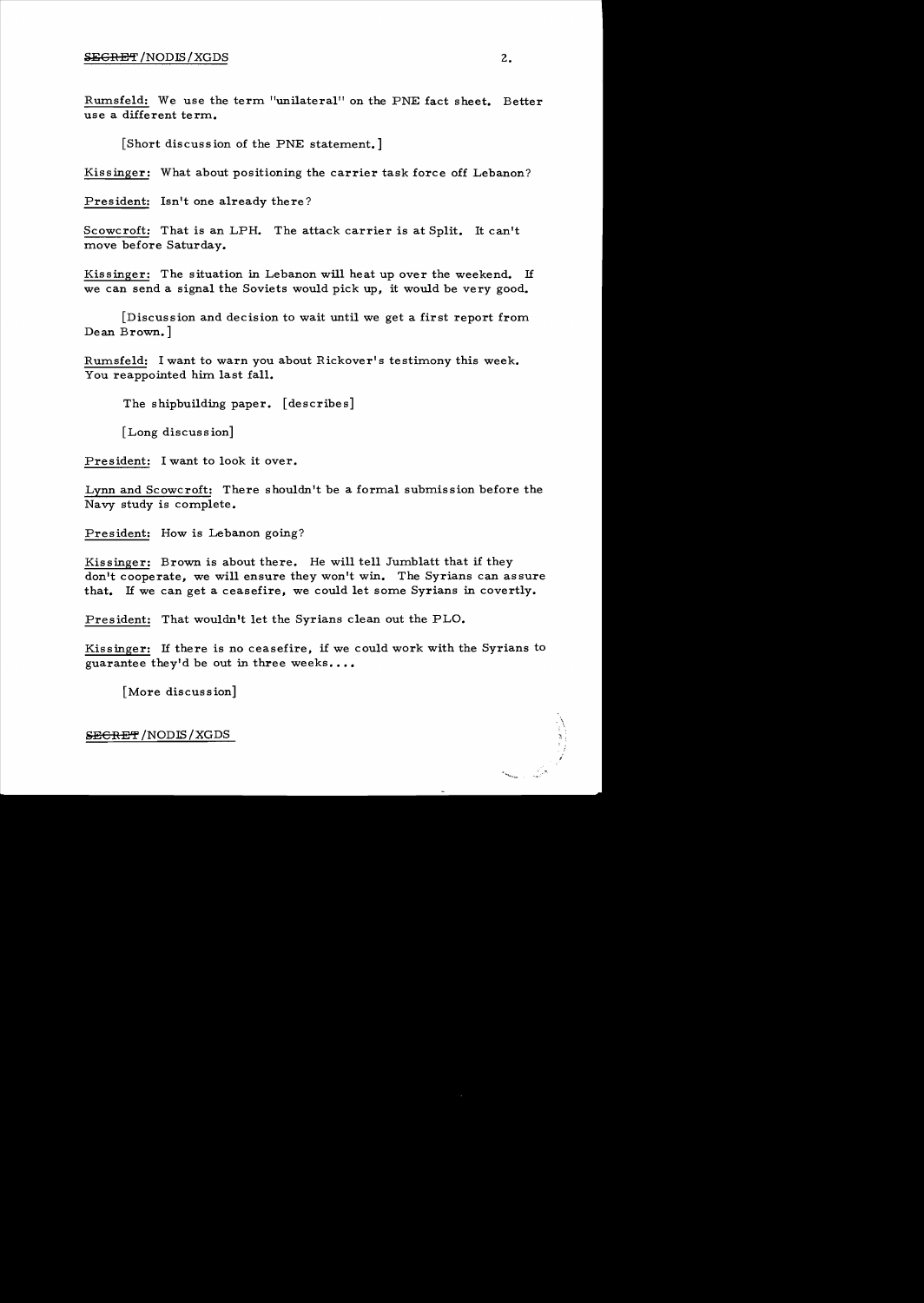## SECRET / NODIS / XGDS 3.

[Some discussion of the UN vote on South Africa resolution. It was agreed that the minimum position would be abstention with a strong statement. ]

they are trying in the House to put on the Defense Appropriations bill. I Scowcroft: Max [Friedersdorf] just called about a Byrd Amendment rider told him we had a formal position supporting repeal. He should reiterate that but not beat the drum for it.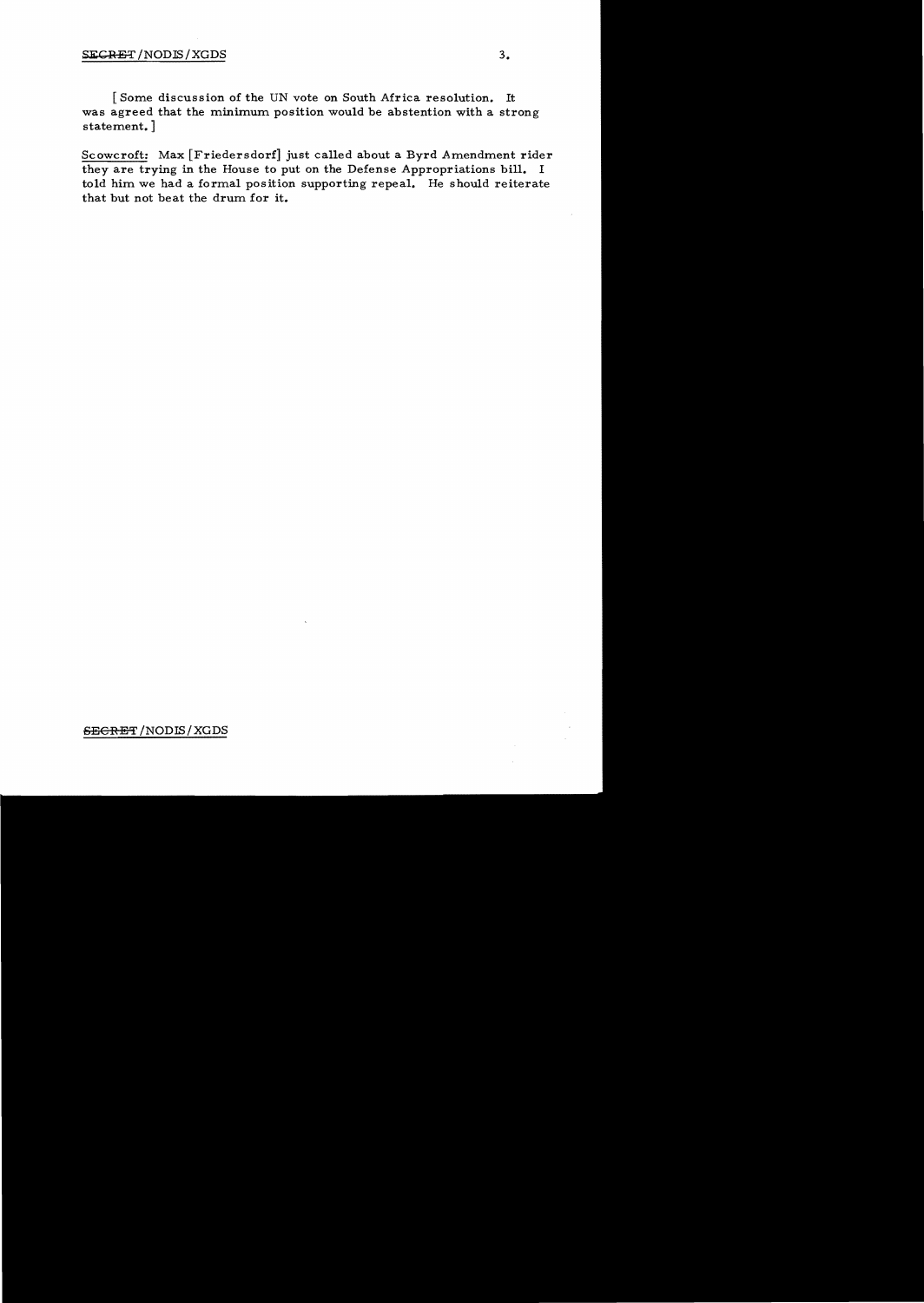$4/(k)R$ 

Tour province ericoin

 $y:22 - 10:20$ 

 $31$  lum  $76$ 

 $\sqrt{ }$ 

R I think are hindget contro we should say this is a pet stép aire processe it reffects a déseire Ulpt this Belgion gum. It was decided anot 2 yes ago in terms of standardy ation purchasing c'hast agan at c'est puis. Then is no hindage w/c F-16+ chopand tork. It is carpot decepcion & secreti promote. I have tourse butched yestedy at stop with P 2 did 1 mars c US qu'a une divret 1/2 Clark of Belgion. R There is no doubt the cloud a cost effectivenes. P You prot go up and winning Governoytic you are regart <u>R w'e have be</u> R by monde mains it's jou faut (komples)  $\rightarrow$ Birther meadif Tem (Short cliencion of POE statement) of hebens. P bout one when there S Tent is un LPH. The attack curies is at Sept. Comt more hype Sut. K the sit in Library will lisat my our c wirkind. If me can sent a signed c sens unud pick in eige it would be my good (Quecession + decision to word til we It a 1st cyat pour Deux Brown & I mont to warm you don't Rechan Ceptimony this week Jan niepponted bin last full. **DECLASSIFIED** AUTHORITY in me of 100, EMH  $BY$   $\frac{1}{4}$  NLF, DATE  $\frac{1}{4}$